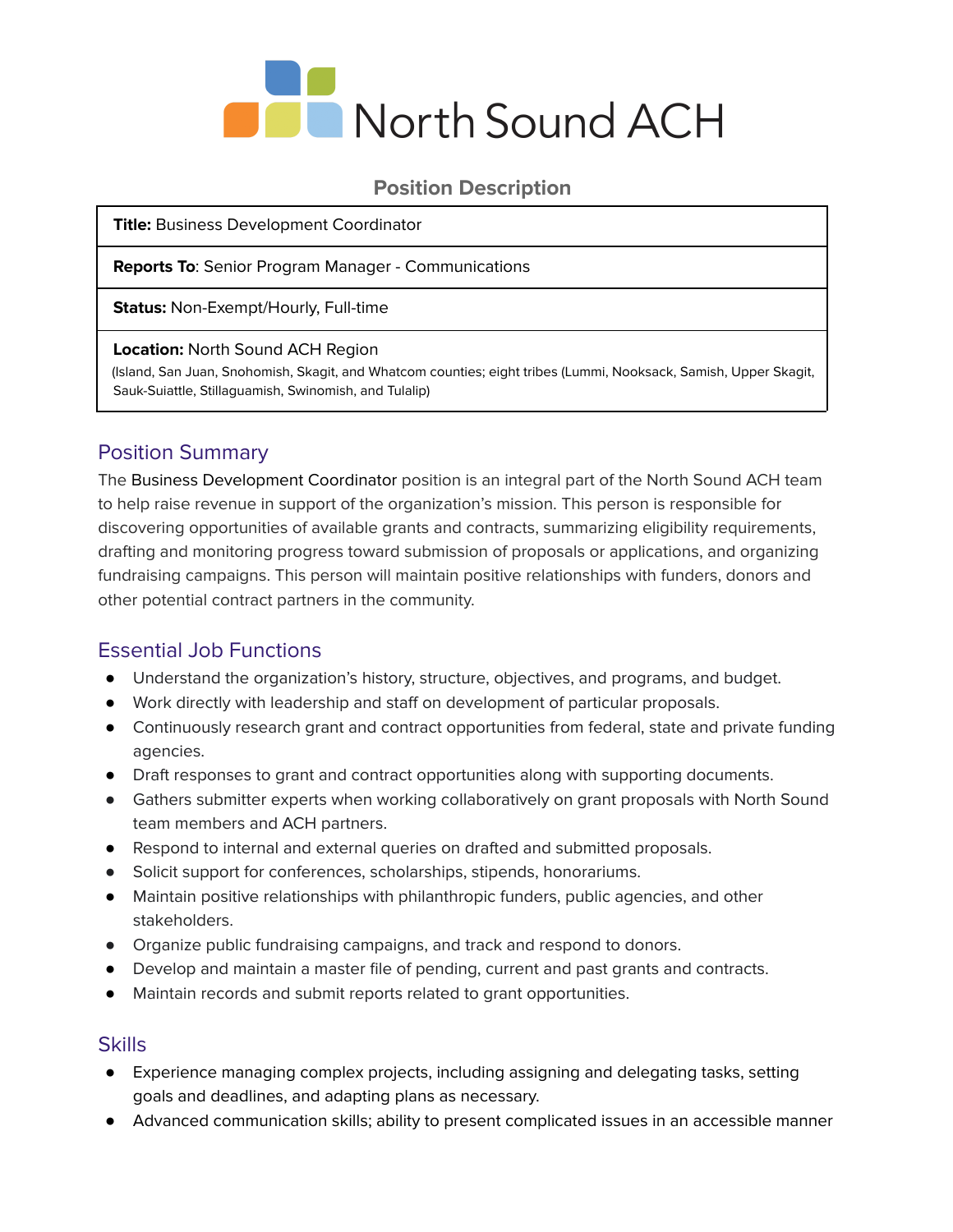to diverse audiences.

- Excellent knowledge of grant proposal submission and fundraising process.
- Excellent writing skills that are articulate, compelling, concise.
- Time management, including the ability to work within unexpected, short and non-negotiable time constraints.
- Strong research skills and knowledge of funding and contract databases, websites and listservs.
- Experience with MS Office 365 (Word, Excel, PowerPoint), Google Suite (Docs, Spreadsheets, and Google Drive), and online collaboration and project management tools, together with the ability and desire to learn new applications.

# **Qualifications**

- Bachelor's degree from an accredited college or university in marketing, communications, or related area.
- A portfolio showing a history of successful proposals. This history can/will be considered in lieu of education.
- Candidates who can speak and communicate in more than one language will be given preference.

# Values

- Leadership: Lead by example, maintain professionalism, and leverage communication strategies to promote effective organization change and culture development.
- Ethics and Integrity: Earn the trust, respect, and confidence of co-workers and stakeholders through honest, forthright, and professional interactions; respect and maintain confidentiality.
- Teamwork: Work effectively and respectfully with program staff, stakeholders, and other affected parties.
- Commitment to Equity and Tribal Learning: Work to advance equity, and improve the availability of data (or acknowledge lack of data) relevant to achieving reduced disparities.
- Time and Deliverable Management: Manage and prioritize multiple projects, tasks and execute deliverables on time, within scope and budget.
- Dependability: Demonstrate responsive and responsible behavior in a fast-paced setting.

# Special Requirements

- A valid driver's license and proof of insurance are required, along with ready access to and ability to operate a motor vehicle.
- Final candidates are subject to a background check.

# Working Conditions & Physical Requirements

● Work is primarily performed in a professional office setting. Occasional travel among the five-county service area is required, including evening and weekend hours to prepare for or